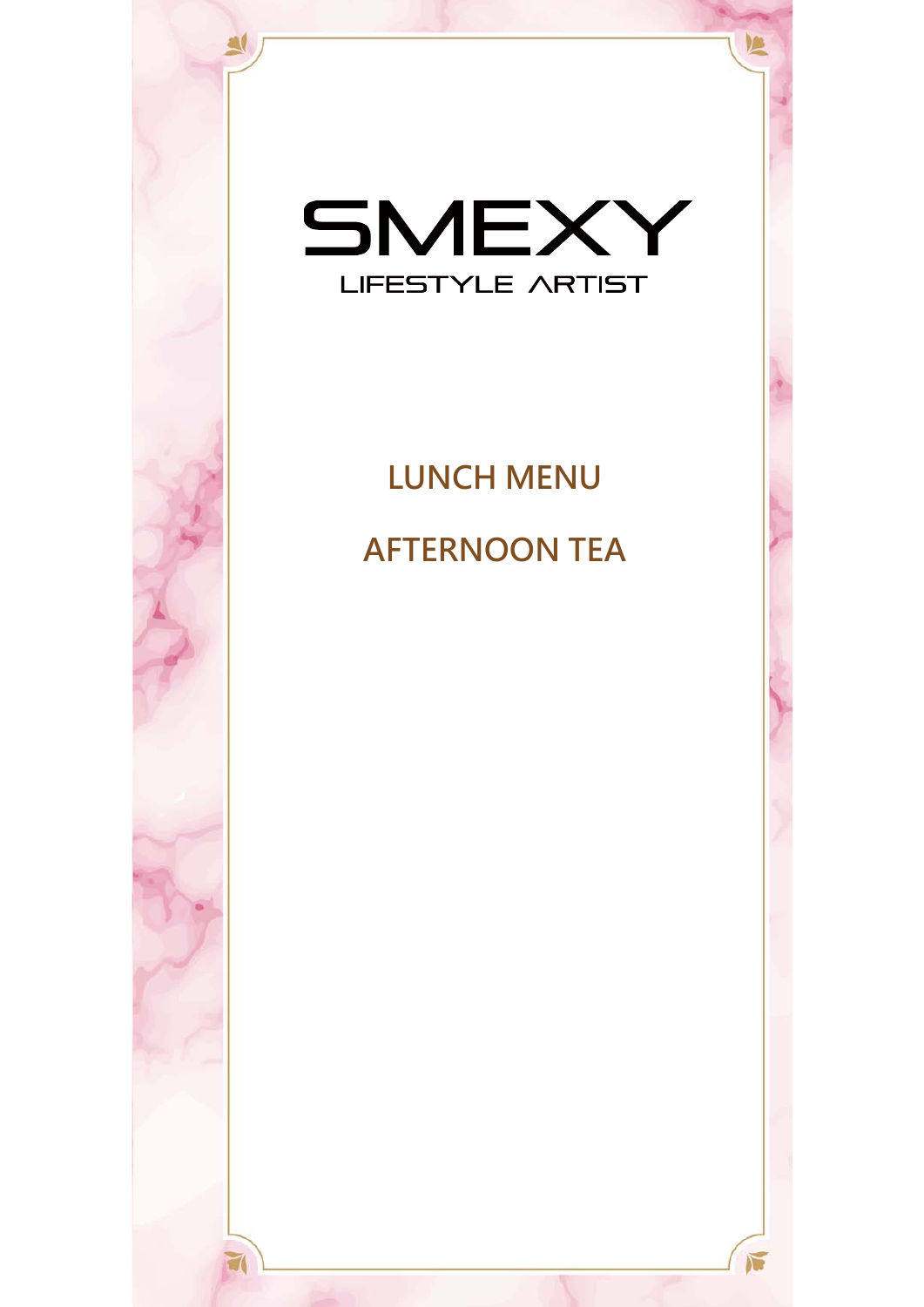# **BUSINESS LUNCH**

**SERVING TIME 11:30-14:00** 

## **沙拉 Salad**

**溏心蛋花園沙拉 (凱撒醬**/**酒醋醬)** 

Seasonal Salad ( Caesar / Vinegar)

### **湯品 Soup**

**今日主廚湯品** Daily Soup

## **主菜 Main Course**

| USDA Prime Ribeye Steak (8 oz)            |                             |                          |  |  |
|-------------------------------------------|-----------------------------|--------------------------|--|--|
|                                           | Lamp Chops Cream Mint Sauce |                          |  |  |
| Salmon, Pesto Cream Sauce, Grilled Shrimp |                             |                          |  |  |
|                                           |                             |                          |  |  |
| Roasted Duck Breast, Orange Sauce         |                             |                          |  |  |
| Schweinshaxe, Sauerkraut, Mustard Seeds   |                             |                          |  |  |
|                                           | 甜點 Dessert ——               |                          |  |  |
| 72%黑巧克力塔                                  | 檸檬塔                         | 靜岡抹茶塔                    |  |  |
| 72% Chocolate Tart                        | Lemon Tart                  | Matcha Tart              |  |  |
|                                           | 飲料 Drink                    |                          |  |  |
| 美式咖啡<br><b>American Coffee</b>            |                             | 錫蘭紅茶<br><b>Black Tea</b> |  |  |

E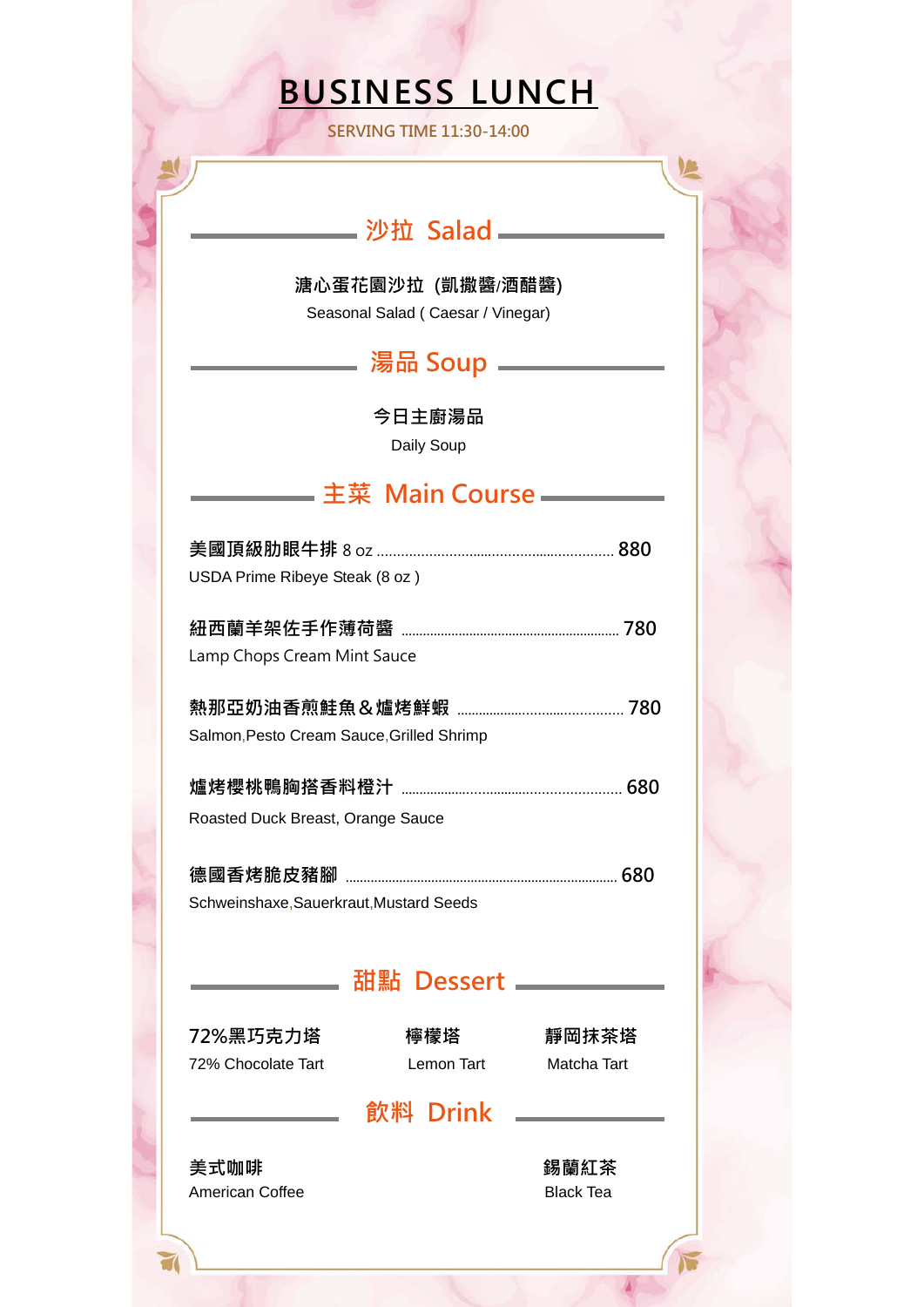# **BUSINESS LUNCH**

**SERVING TIME 11:30-14:00** 

## **義大利麵 燉飯 Pasta & Risotto**

| 紅醬 義大利拿坡里番茄,台灣桃太郎番茄,義大利香料<br>Spaghetti, Shrimp, Tomato Sauce                  |
|-------------------------------------------------------------------------------|
| Spaghetti, Bolognese Sauce                                                    |
| 青醬 新鮮羅勒葉,帕達諾起司,松子,初榨橄欖油<br>Risotto, Fresh Squid, Pesto                        |
|                                                                               |
| Risotto, Matsusaka pork, Pesto                                                |
|                                                                               |
| Risotto, Chicken thighs, Pesto                                                |
| 白醬 法國諾曼地產區鮮奶油,乳香濃郁,清爽不膩<br>(可 篇蛋奶素)<br>Risotto, Porcini, Truffles Cream Sauce |
| (可 【 蛋奶素)<br>Risotto, Fresh Seasonal Vegetables, Cream Sauce                  |
|                                                                               |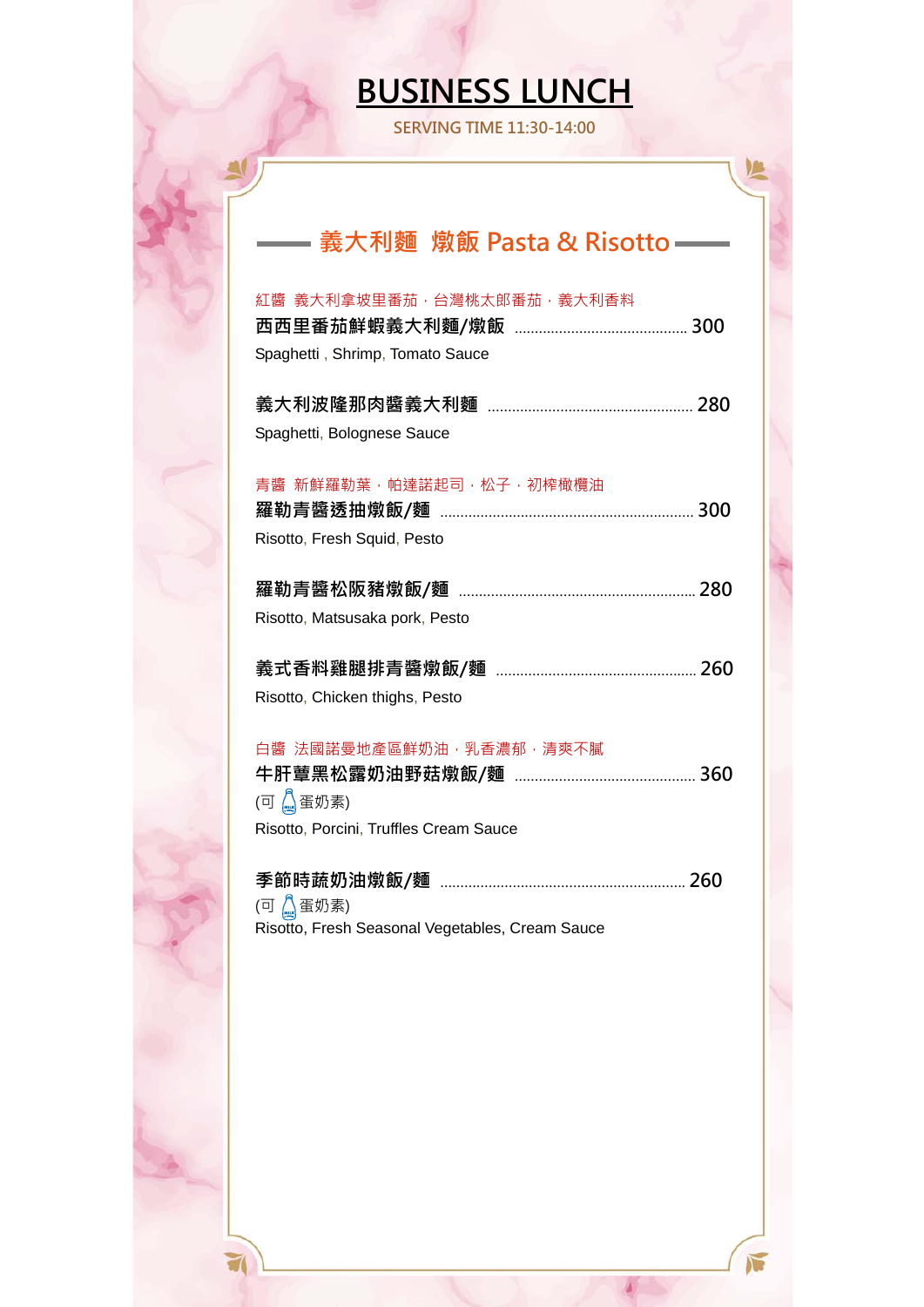## **BUSINESS LUNCH**

**SERVING TIME 11:30-14:00** 

### **健康蔬食 Healthy Vegetables**

| Classic Chicken Caesar Salad |  |
|------------------------------|--|

| Artichoke, Salad, Balsamico Vinegar |  |
|-------------------------------------|--|

## **台式經典 SMEXY Special**

| Taiwanese Special Beef Noodles Soup |  |
|-------------------------------------|--|

#### **甜點 Dessert**

| Lemon Tart  |  |
|-------------|--|
| Carrot Cake |  |
|             |  |

Berry Cake

+NT160 for set upgrade

**季主廚湯品 l 季節沙拉** (凱薩醬/義式油醋醬) (二擇一) Daily Soup Seasonal Salad (Caesar Dressing / Balsamico Vinegar)

**手作甜點** (NT\$150 品項擇一) Daily Handmade Dessert (Only applicable for items at NT\$150)

**精選飲料**(NT\$100 品項擇一超過補差額) (Only applicable for items at NT\$100)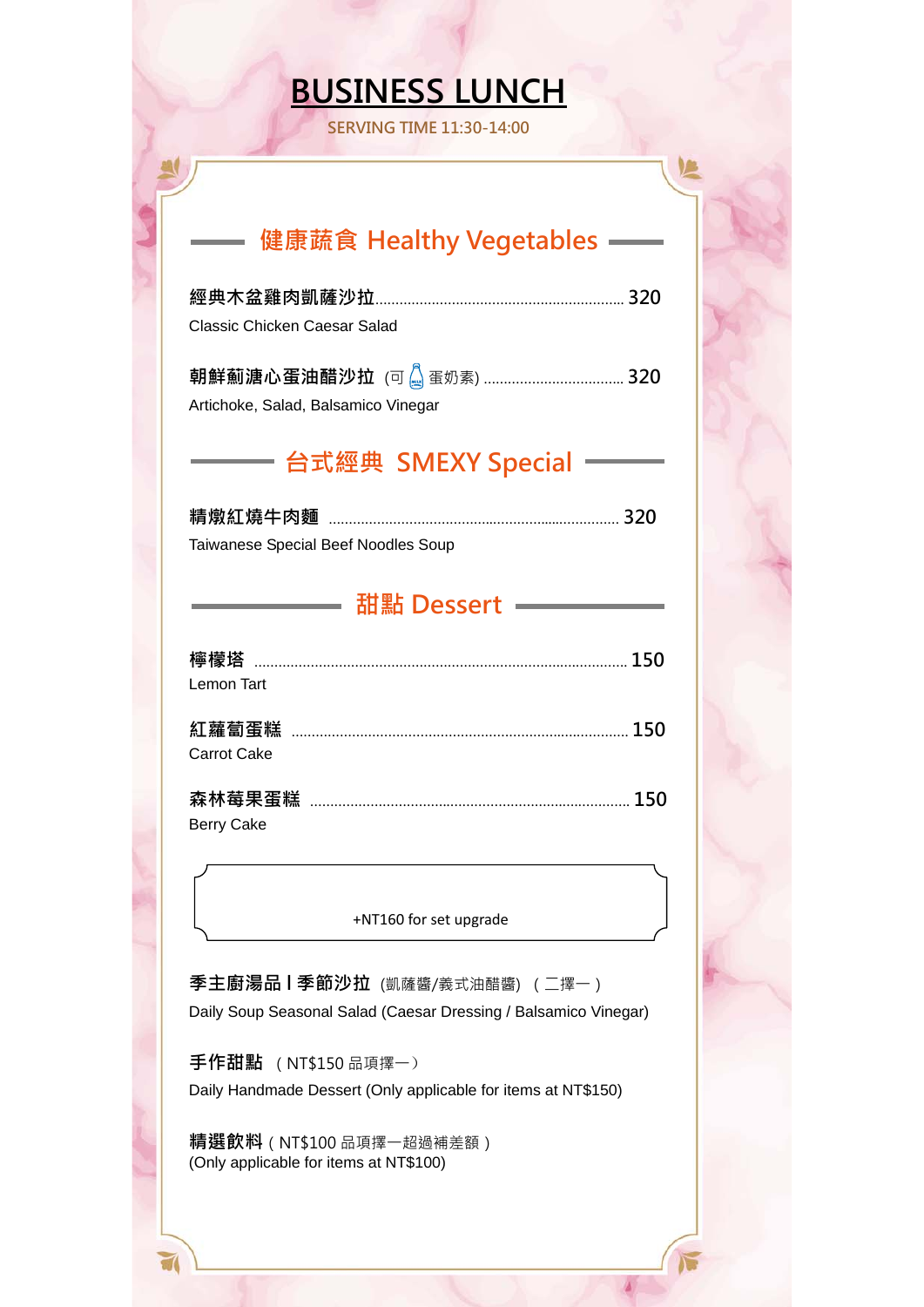# **A LA CARTE**

**SERVING TIME 14:00-17:00** 

## **甜點 Dessert**

| Matcha Tart        | 180 |
|--------------------|-----|
| 72% Chocolate Tart | 180 |
| Lemon Tart         |     |
| Carrot Cake        | 150 |
| <b>Berry Cake</b>  | 150 |

## **法式鹹派 Quiche**

| Mushroom / Onion / Coriander / Chicken |  |
|----------------------------------------|--|
|                                        |  |

## **健康蔬食 Healthy Vegetables**

| Classic Chicken Caesar Salad |  |
|------------------------------|--|

| Artichoke, Salad, Balsamico Vinegar |  |
|-------------------------------------|--|